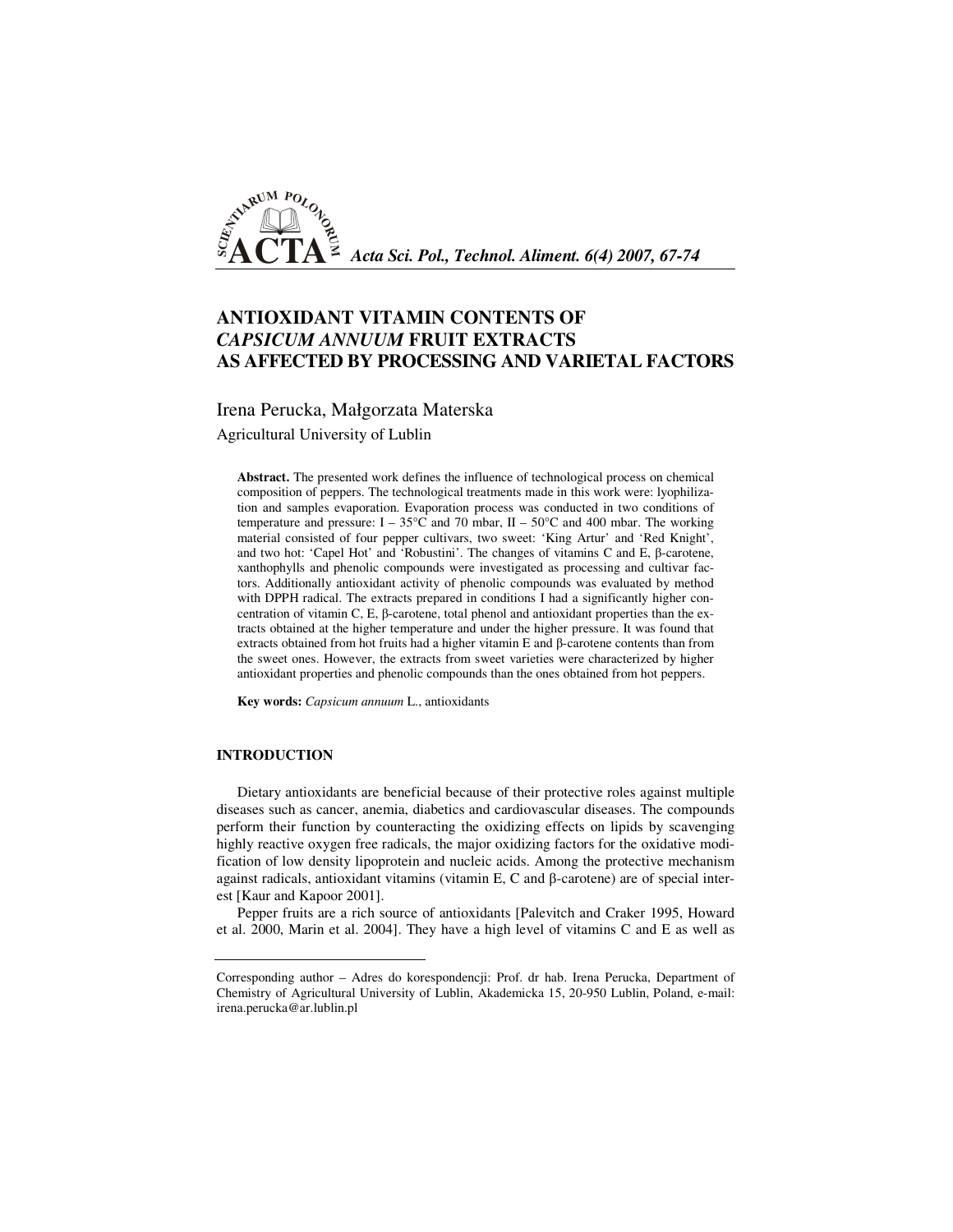carotenoids and xanthophylls. The total of antioxidants is completed by phenolic compounds, which occur in peppers in connection with sugars [Materska et al. 2003 a, b]. The level of antioxidants differs between cultivars, generally hot peppers are a better source of them, than the sweet ones. Additionally, hot peppers contain capsaicinoids – alkaloids specific for *Capsicum* genus, which show many pharmacological properties [Szolcsanyi 2004]. It is obvious, that fresh pepper is the best source of antioxidants and all technological factors, as freezing, lyophilization, boiling, blanching, etc., implicate degradation of those compounds. The rapidity of antioxidant degradation varies depending upon conditions of the technological process. Freeze drying is one of the most sophisticated dehydration methods. Very important advantage is that freeze drying is accomplished at relatively low temperatures and the various heat-sensitive biological compounds are not damaged [Krokida and Philippopoulos 2006].

The aim of this work was to investigate the influence preparation conditions of extracts obtained from lyophilized pepper fruit on the content of the main pepper antioxidants: vitamins C and E, phenolic compounds, β-carotene and xanthophylls.

#### **MATERIALS AND METHODS**

### **Plant material**

The plant material consisted of four pepper cultivars, two sweet: 'King Arthur' and 'Red Knight', and two hot: 'Capel Hot' and 'Robustini'. The peppers were purchased from a market garden near Lublin in Poland. Fruits in full ripeness were taken for analysis. One part of plat material was analysed immediately after cutting, the other one was lyophilized and stored below –20°C prior to the analysis (2 months).

#### **Preparation of ethanolic extracts**

Lyophilized pepper fruits of *Capsicum annuum* L. were homogenized with 80% ethanol using the Heidolph DIAX 900 homogenizer and the mixture was filtered with a filter paper. The filtrates were concentrated at the temperature of 35°C and pressure 70 mbar (extract I) and at 50°C and 400 mbar (extract II).

#### **Antioxidants content**

**Vitamin C.** The vitamin C as L ascorbic acid content in fresh pepper fruits was determined by Tillmans method [PN-A-04019 1998] and in ethanolic extracts by the same method with modification of Roe [1967]. The pepper extracts  $(0.2 \text{ cm}^3)$  were mixed with axolic acid  $(0.8 \text{ cm}^3)$  and 2,6-dichlorophenolindophenol. The absorbance of these solutions were measured at  $\lambda = 520$  nm. Vitamin C concentration was calculated on standard solutions of L-ascorbic acid.

**Carotenoids and xanthophylls.** Carotenoids and xanthophylls contents in the fresh pepper fruits and prepared extracts were determined according to the method described by Perucka and Materska [2003].

**Phenolic compounds.** The total phenol contents in fresh pepper fruits and prepared extracts were determined according to Swain and Hills method [1959], using Folin- -Denis reagent and after measured absorbance at  $\lambda = 725$  nm.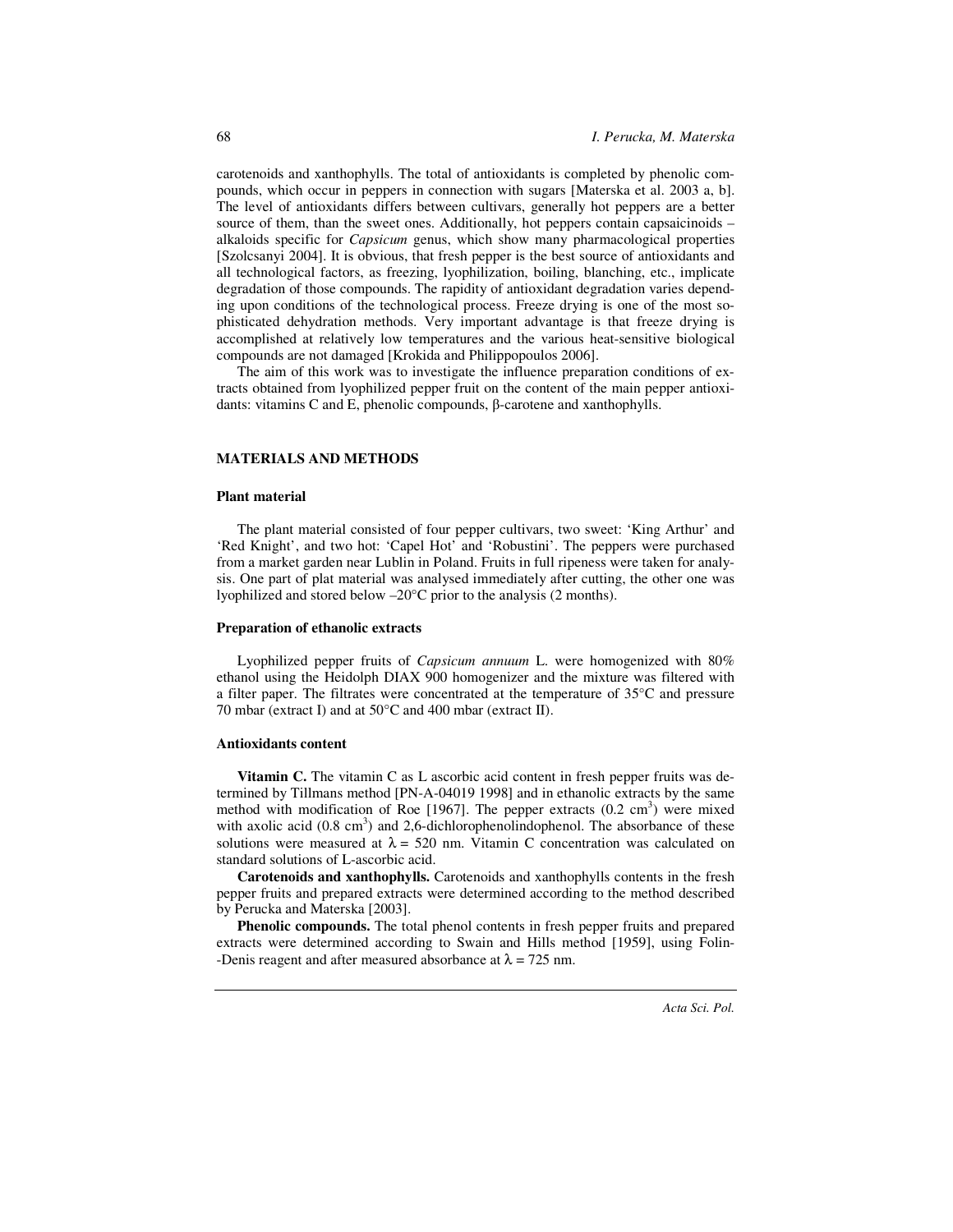**Vitamin E.** Tocopherols were separated from carotenoid exteracts on Silica Gel (Merck) columns with anhydrous  $Na<sub>2</sub>SO<sub>4</sub>$  layer. The column was washed with n-hexane and  $\alpha$ -tocopherol was elued with n-hexane and acetone (4:1) solution [Horbowicz 1989]. The content of vitamin E was determined by Müller-Mulot method [1968].

#### **Antioxidant activity determination**

Antioxidant activity of pepper extracts was measured as scavenging free radical potential in methanolic solution of DPPH (1,1-diphenyl-2-picrylhydrazyl), as described by Burda and Oleszek [2001]. The analysis was conducted for ethanolic extracts obtained from lyophilized pepper fruits. The antiradical activity was calculated as percentage of DPPH decoloration compared to the control.

## **RESULTS AND DISCUSSION**

Investigations with sweet and hot pepper cultivars showed differences in dry matter content (Table 1). Hot peppers had higher dry matter level ranging from 8.18 to 16.14% in 'Capel Hot' and 'Robustini', respectively. Sweet peppers contained about 8% of dry matter. Vitamin C content in fresh fruit ranged from 101.19 to 167.54 mg/100 g of fresh weight (Table 1). It was found, that hot pepper cultivars were richer in vitamin C, than the sweet ones. The content of phenolic compounds was about 50 mg/100 g f.w. Differences in phenolic concentration in sweet and hot pepper cultivars were not so clear as in the case of vitamin C. Sweet and hot pepper cultivars differed also in  $\beta$ -carotene and xanthophylls contents. Hot peppers had more of those compounds than the sweet ones (Table 1). The highest level of both β-carotene and xanthophylls was found in cv. Robustini.

Table 1. Antioxidants content in fresh fruit of four pepper cultivars, mg $\cdot 100$  g<sup>-1</sup> of fresh weight Tabela 1. Zawartość antyoksydantów w świeżych owocach czterech odmian papryki, mg·100 g-1 świeżej masy

| Cultivar<br>Odmiana | Dry matter<br>Sucha masa<br>$\%$ | Vitamin C<br>Witamina C | $\beta$ -carotene<br>β-karoten | Xanthophylls<br>Ksantofile | Phenolic<br>compounds<br>Związki<br>fenolowe |
|---------------------|----------------------------------|-------------------------|--------------------------------|----------------------------|----------------------------------------------|
| King Artur          | $8.18 \pm 0.049$ a               | $101.19 \pm 3.761$ a    | $0.058 \pm 0.005$ a            | $0.500 \pm 0.075$ a        | $49.69 \pm 14.496$ a                         |
| Red Knight          | $8.39 \pm 0.085$ a               | $114.85 \pm 4.405$ b    | $0.085 \pm 0.001$ a            | $0.567 \pm 0.061$ a        | $37.54 \pm 19.184$ a                         |
| Capel Hot           | $9.61 \pm 0.078$ b               | $126.74 \pm 4.426$ c    | $0.181 \pm 0.008$ b            | $1.582 \pm 0.176$ b        | $45.78 \pm 5.218$ a                          |
| Robustini           | $16.14 \pm 0.148$ c              | $167.54 \pm 2.828$ d    | $0.460 \pm 0.038$ c            | $4.658 \pm 0.257$ c        | $67.35 \pm 10.175$ a                         |

The results are means  $(n = 2) \pm$  standard deviation; different letters in the same column indicate significant differences between means  $(P = 0.05)$ .

Uzyskane wyniki są średnią (n = 2)  $\pm$  odchylenie standardowe; różne litery w tej samej kolumnie oznaczają różnice istotne statystycznie między średnimi (P = 0,05).

*Technologia Alimentaria 6(4) 2007*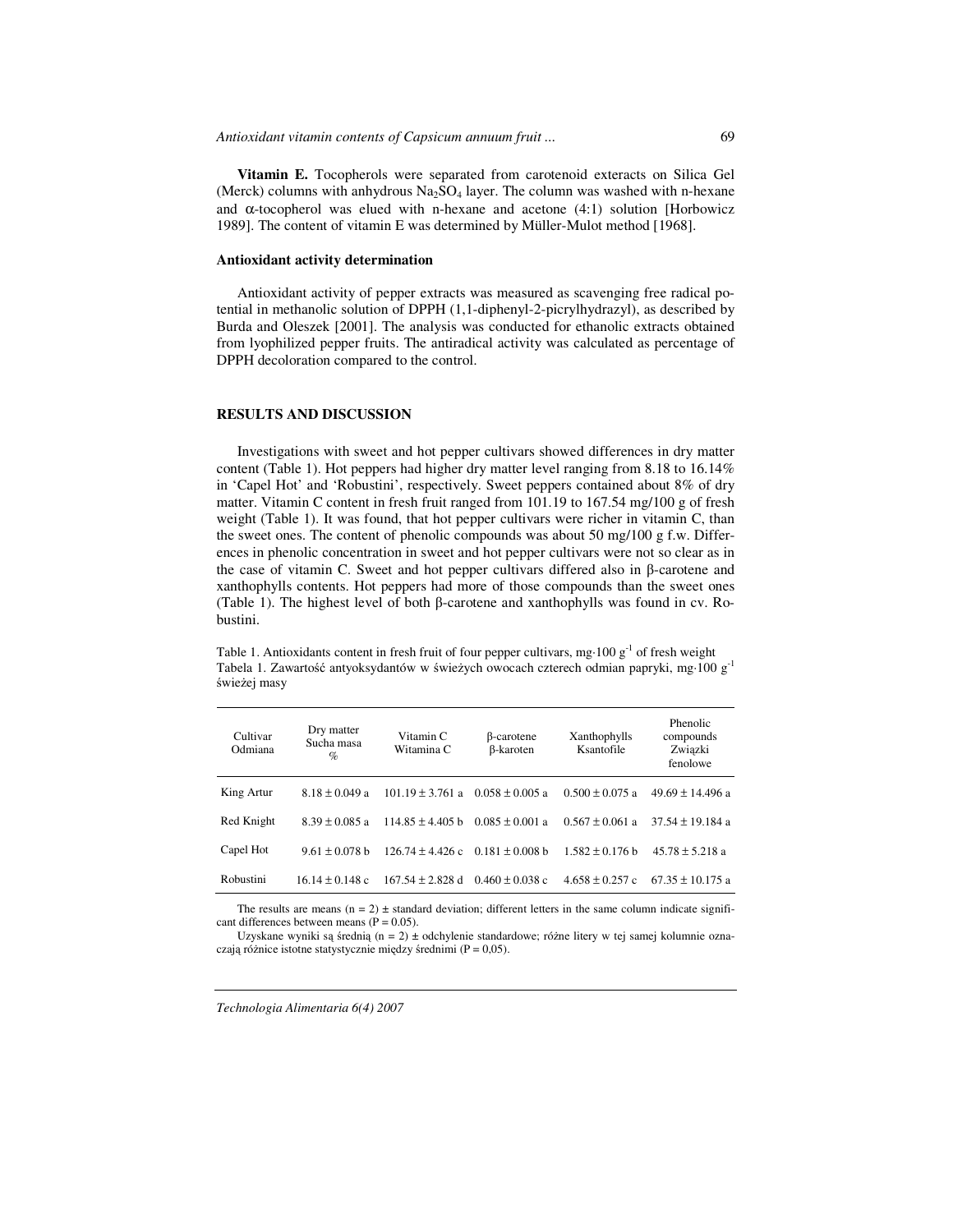The difference in dry matter level and antioxidants content in the investigated pepper cultivars arose from natural varietal factor. Almost always hot peppers are characterized by a higher dry matter and higher phytochemicals concentration. But sweet peppers are more popular in a daily diet, so the contribution of natural antioxidants from sweet and hot peppers to the human diet may be similar.

The goal of the presented work was to check the influence of the conditions of the technological processing on chemical composition of extracts from peppers. The technological treatments made in this work were: lyophilization and samples evaporation. Lyophilization is the kind of conservation of plant material the most neutral for its phytochemicals. Low temperature slows down redox processes and chemical composition of plant samples is almost unchangeable. Unfortunately, all kinds of next processing steps induce partial degradation of antioxidants. The rate of destruction process depends on conditions of samples preparation. In the presented work lyophilized pepper fruits were homogenized with ethanol and in the second step evaporated to solid residue. Evaporation process was conducted in two conditions of temperature and pressure:  $I 35^{\circ}$ C and 70 mbar, II –  $50^{\circ}$ C and 400 mbar. Table 2 summarises the obtained results.

Table 2. Antioxidant content of pepper fruit extracts, mg 100  $g<sup>-1</sup>$  of lyophilized matter Tabela 2. Zawartość antyoksydantów w ekstraktach z czterech odmian papryki, mg·100 g<sup>-1</sup> liofilizatu

|                     | Vitamin C - Witamina C                     |                                  |                                    | $\beta$ -carotene – $\beta$ -karoten |                                 |                                 | Vitamin E - Witamina E |                                  |                                  |
|---------------------|--------------------------------------------|----------------------------------|------------------------------------|--------------------------------------|---------------------------------|---------------------------------|------------------------|----------------------------------|----------------------------------|
| Cultivar<br>Odmiana | fresh<br>świeże                            | extract<br>ekstrakt              |                                    | fresh                                | extract<br>ekstrakt             |                                 | fresh                  | extract<br>ekstrakt              |                                  |
|                     |                                            | I                                | $\Pi$                              | świeże                               | I                               | $\Pi$                           | świeże                 | I                                | Π                                |
| King Artur          | 1 237.04<br>$\pm$ 45.99 b**                | 59.72<br>± 10.65 <sup>b</sup>    | 27.59<br>$\pm$ 12.85 <sup>ab</sup> | 0.71<br>$\pm 0.06$ <sup>a</sup>      | 0.64<br>$\pm 0.01$ <sup>a</sup> |                                 |                        | 23.57<br>$\pm 0.47^{\mathrm{b}}$ | 20.42<br>$\pm 0.59^{\mathrm{b}}$ |
| Red Knight          | 1 368.89<br>$\pm$ 52.51 °                  | 138.87<br>$\pm 0.0$ <sup>c</sup> | 15.36<br>$\pm 0.0$ <sup>a</sup>    | 1.06<br>$\pm$ 0.01 $\mathrm{^a}$     | 0.83<br>$\pm 0.03$ °            |                                 |                        | 13.42<br>$± 2.34$ <sup>a</sup>   | 11.87<br>$\pm$ 1.98 <sup>a</sup> |
| Capel Hot           | 1 3 1 8 . 8 3<br>$\pm$ 46.58 <sup>bc</sup> | 192.94<br>$+22.99$ <sup>d</sup>  |                                    | 1.89<br>$\pm 0.08^{\mathrm{b}}$      | 1.20<br>$\pm 0.06$ <sup>d</sup> | 0.76<br>$\pm 0.03^{\mathrm{b}}$ | $\equiv$               | 61.23<br>$\pm 0.51$ <sup>f</sup> | 43.12<br>$\pm 2.57$ <sup>d</sup> |
| Robustini           | 1 0 38.04<br>$\pm$ 17.53 <sup>a</sup>      | 128.06<br>$+22.38$ °             |                                    | 2.82<br>$\pm$ 0.23 $\degree$         | 1.75<br>$\pm 0.0^{\circ}$       | 1.25<br>$\pm 0.0$ <sup>d</sup>  | $\equiv$               | 56.11<br>$\pm 0.0^{\circ}$       | 29.14<br>$\pm$ 1.53 $\degree$    |

I - evaporating conditions: 35°C, 70 mbar.

II - evaporating conditions:  $50^{\circ}$ C, 400 mbar.

The results are means  $(n = 2) \pm$  standard deviation; different letters in the same column indicate significant differences between means ( $\dot{P} = 0.05$ ), columns for extract I and II were analyzed statistically together.

I - warunki zatężania ekstraktów: 35°C, 70 mbar.

II - warunki zateżania ekstraktów: 50°C, 400 mbar.

Uzyskane wyniki są średnią (n = 2) ± odchylenie standardowe; różne litery w tej samej kolumnie oznaczają różnice istotne statystycznie między średnimi (P = 0,05), kolumny dla ekstraktu I i II były analizowane statystycznie wspólnie.

Vitamin C content decreased dramatically during pepper processing. In the mild evaporation condition (I) losses of vitamin C content were above 85% in all analysed cultivars, when compared to fresh fruits (Table 2). The intensification of the samples preparation condition (II), increased the total loss of vitamin C in hot pepper cultivars and above 98% in sweet ones.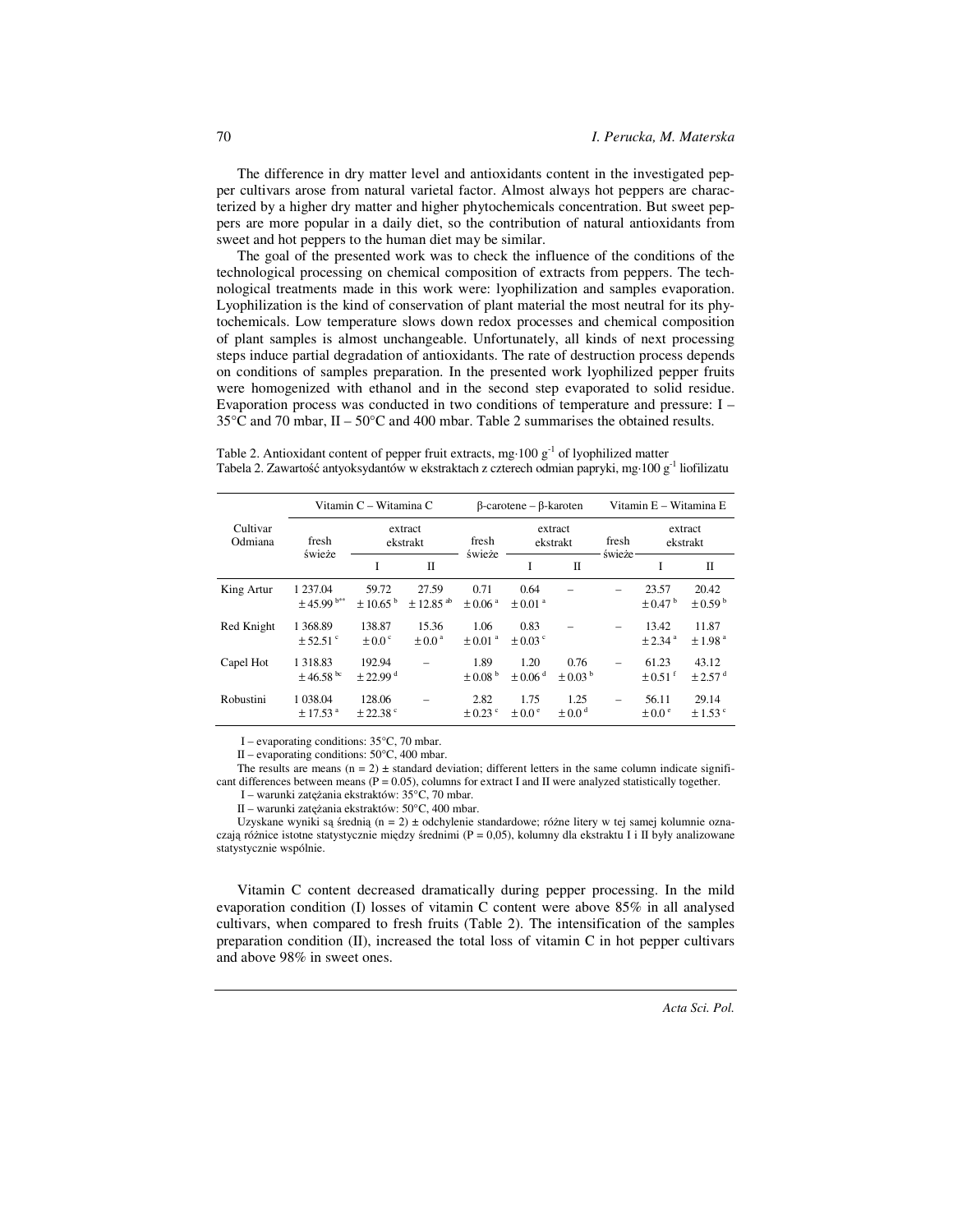$\beta$ -carotene was the second antioxidant compound under investigation. It was more stable in the first processing conditions, than vitamin C. The evaporation of extracts obtained from lyophilized samples at 30°C and 70 mbar resulted in losing of that compound from 8.6% in cv. King Artur to above 36% in 'Capel Hot' and 'Robustini' (Table 2). The second process system influenced on the high  $\beta$ -carotene degradation. The total loss of this compound was recorded in sweet pepper cultivars, while in the hot cultivars above 55% lower concentration of this compound was noticed, when compared to the fresh fruits. The raising of the temperature about 15°C did not bring to significantly influence on the level of vitamin  $\overline{E}$  in the extracts obtained from sweet pepper fruits. The concentrations of this antioxidant in cultivars Capel Hot and Robustini decreased about 30% and 50%, respectively (Table 2).

71

The changes in xanthophylls content during pepper extracts preparation were less dramatic, than of vitamin C and  $\beta$ -carotene (Table 3). The evaporation of the samples at condition I caused the loss of xanthophylls from 25% to 47% in cv. King Artur and Capel Hot, respectively. In the second condition  $(50^{\circ}$ C and 400 mbar), the concentration of xanthophylls in the extracts was lower from  $35\%$  to  $62\%$ , when compared to the fresh fruits (Table 3).

Table 3. Antioxidant content of pepper fruit extracts, mg 100  $g^{-1}$  of lyophilized matter – continous Tabela 3. Zawartość antyoksydantów w ekstraktach z czterech odmian papryki, mg $\cdot$ 100 g<sup>-1</sup> liofilizatu - ciąg dalszy

| Cultivar<br>Odmiana | Xanthophylls<br>Ksantofile |                         |                         | Phenolic compounds<br>Związki fenolowe |                           |                           |  |
|---------------------|----------------------------|-------------------------|-------------------------|----------------------------------------|---------------------------|---------------------------|--|
|                     | fresh                      | extract<br>ekstrakt     |                         | fresh                                  | extract<br>ekstrakt       |                           |  |
|                     | świeże                     | Ī                       | Π                       | świeże                                 | I                         | Π                         |  |
| King Artur          | 6.11                       | 4.58                    | 3.95                    | 607.46                                 | 221.13                    | 140.99                    |  |
|                     | $\pm 0.91$ <sup>a</sup>    | $\pm$ 0.15 <sup>a</sup> | $\pm$ 0.45 $^{\rm a}$   | $± 177.21$ <sup>a</sup>                | $\pm 26.30$ <sup>cd</sup> | $\pm 28.50^{\mathrm{b}}$  |  |
| Red Knight          | 6.76                       | 4.32                    | 3.97                    | 447.44                                 | 259.31                    | 176.14                    |  |
|                     | $\pm$ 0.72 $^{\rm a}$      | $\pm$ 0.07 $^{\rm a}$   | $\pm$ 0.22 $^{\rm a}$   | $± 228.65$ <sup>a</sup>                | $\pm$ 37.34 $^{\rm d}$    | $\pm$ 16.33 <sup>bc</sup> |  |
| Capel Hot           | 16.48                      | 8.78                    | 6.24                    | 476.38                                 | 171.35                    | 78.1                      |  |
|                     | $\pm$ 1.83 $^{\rm b}$      | $\pm$ 0.56 $\degree$    | $\pm 0.14^{\mathrm{b}}$ | $± 54.29$ <sup>a</sup>                 | $\pm 20.43$ <sup>bc</sup> | $± 25.74$ <sup>a</sup>    |  |
| Robustini           | 28.86                      | 18.2                    | 14.9                    | 417.29                                 | 177.98                    | 130.63                    |  |
|                     | $\pm$ 1.59 $\degree$       | $\pm$ 0.74 $^{\circ}$   | $\pm 1.62$ <sup>d</sup> | $\pm 63.05$ <sup>a</sup>               | $\pm 6.65$ <sup>bc</sup>  | $\pm$ 13.22 <sup>ab</sup> |  |

I – evaporating conditions:  $35^{\circ}$ C, 70 mbar.

II - evaporating conditions: 50°C, 400 mbar.

The results are means  $(n=2) \pm$  standard deviation; different letters in the same column indicate significant differences between means (P=0.05), columns for extract I and II were analyzed statistically together.

I – warunki zatężania ekstraktów: I = 35°C, 70 mbar.

II - warunki zatężania ekstraktów: 50°C, 400 mbar.

Uzyskane wyniki są średnią (n = 2) ± odchylenie standardowe; różne litery w tej samej kolumnie oznaczają różnice istotne statystycznie między średnimi ( $P = 0.05$ ), kolumny dla ekstraktu I i II były analizowane statystycznie wspólnie.

Phenolic compounds were more stable than vitamin  $C$  and  $\beta$ -carotene, but less than xanthophylls in two samples evaporation systems. In the first of evaporating conditions,

Technologia Alimentaria 6(4) 2007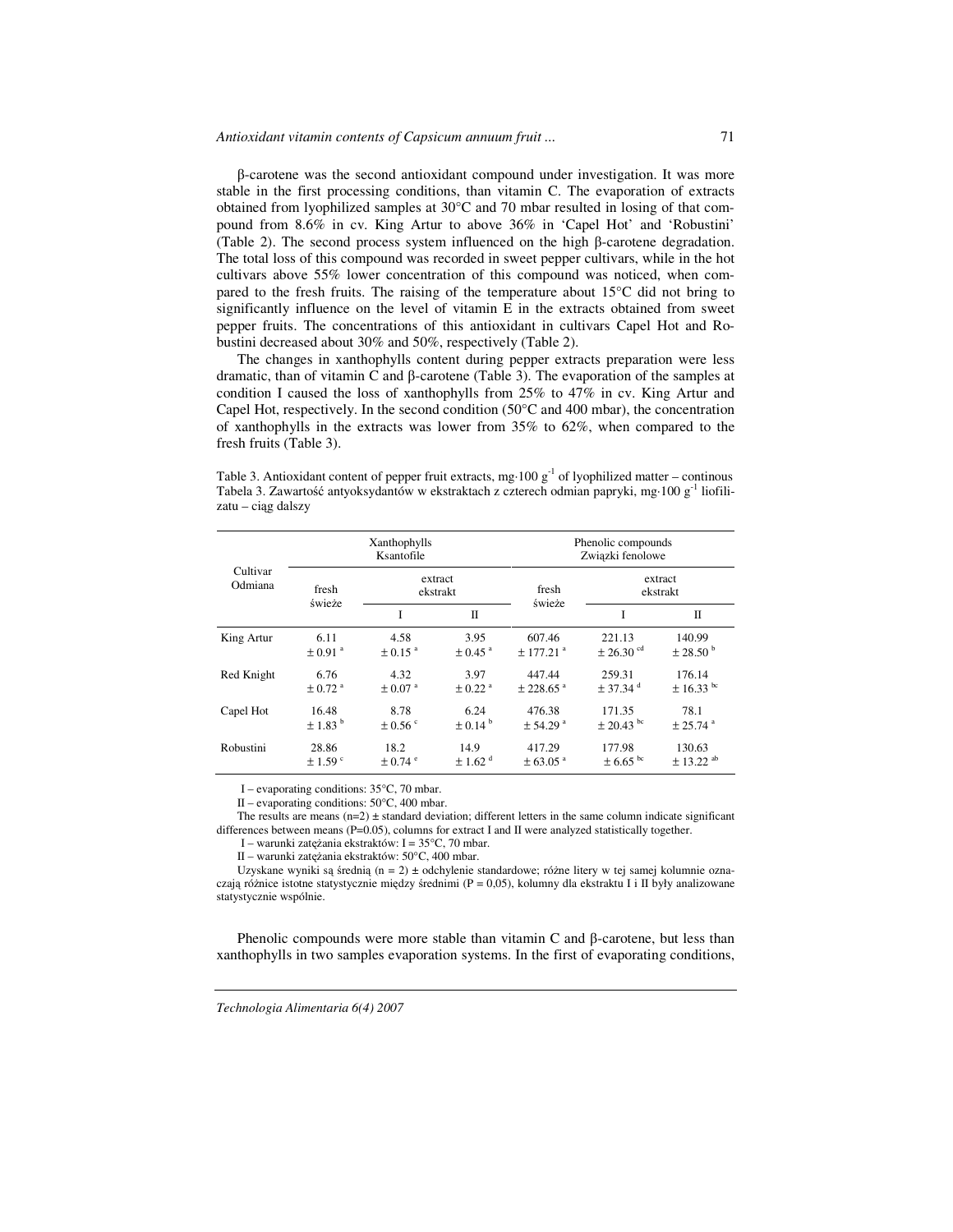losses of those compounds from 42% to 64% in cv. Red Knight and Capel Hot respectively, were noticed, while in the second the concentration of those compounds was lower from 60% to 84% in cv. Red Knight and Capel Hot, respectively in comparison to fresh fruits.

The rate of antioxidants degradation during technological process depends on chemical nature of antioxidant. Losses of the most active compound are noticed at first, because they participate in oxide and reduction processes and are targeting compounds for other constituents of pepper extracts.

The results of antioxidant activities of extracts determined by DPPH method are presented in Figure 1. It was found that extracts obtained from sweet pepper fruit characterized the higher antioxidant properties than from hot fruit where the higher concentrations of vitamin C, E and provitamin A were noticed. The results of these studies indicated that antioxidant activities of the extract prepared from pepper fruit depended mainly on the levels of phenolic compounds.



Fig. 1. Antioxidant activity of ethanolic extracts from lyophilized pepper samples, obtained in two different conditions of temperature and pressure Rys. 1. Aktywność antyoksydacyjna ekstraktów etanolowych z liofilizowanych próbek papryki uzyskanych w dwóch układach temperatury i ciśnienia

# **CONCLUSIONS**

1. Extracts obtained from hot pepper fruits were characterized by a higher vitamin E and β-carotene content, than from the sweet ones. However, the extracts from sweet varieties had higher antioxidant properties and phenolic compounds concentration, than from hot.

2. Extracts prepared at  $35^{\circ}$ C and 70 mbar of pressure may function as natural antioxidants in foods systems for example in muscle foods.

72